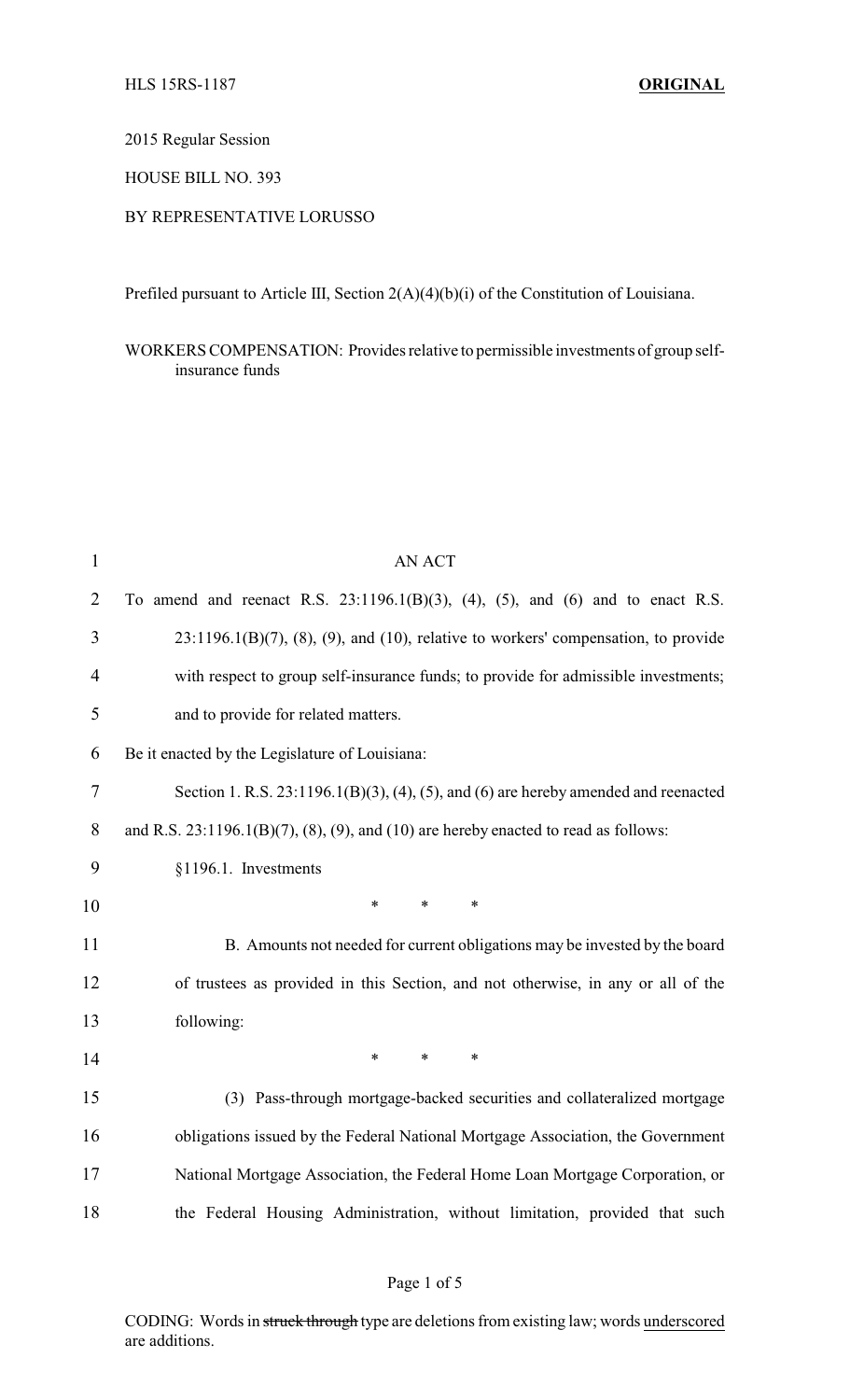1 collateralized mortgage obligations have a minimum rating of "A" "AA" by 2 Moody's, Standard & Poor's, or Fitch.

 (4) Obligations of the state of Louisiana or its subdivisions having a 4 minimum rating of "A" "AA" by Moody's, Standard & Poor's, or Fitch. No more than five percent of the fund's assets may be invested in any one issue nor can this type of investment exceed fifteen percent of the fund's assets in aggregate.

 (5) Obligations of any state or its subdivisions having a minimum rating of "A" by Moody's, Standard & Poor's, or Fitch. No more than five percent of the fund's assets may be invested in any one issue nor can this type of investment exceed fifteen percent of the fund's assets in aggregate.

 (6) Commercial mortgage backed securities with purchases having a 12 minimum rating of "AAA" by Moody's, Standard & Poor's, or Fitch. No more than two percent of the fund's assets may be invested in one issue, nor can this type of investment exceed ten percent of the fund's assets in aggregate.

 (7) Asset backed securities with purchases having aminimum rating of "AA" by Moody's, Standard & Poor's, or Fitch. No more than five percent of the fund's assets may be invested in one issue, nor can this type of investment exceed ten 18 percent of the fund's assets in aggregate.

 (8) Repurchase agreements, without limitation, when the collateral for the agreement is a direct obligation of the United States government, provided that the repurchase agreement shall:

(a) Be in writing.

23 (b) Have a specific maturity date.

(c) Adequately identify each security to which the agreement applies.

 (d) State that in the event of default by the party agreeing to repurchase the securities described in the agreement at the term contained in the agreement, title to the described securities shall pass immediately to the fund without recourse.

28  $(6)(9)$  Corporate bonds, subject to the following limitations: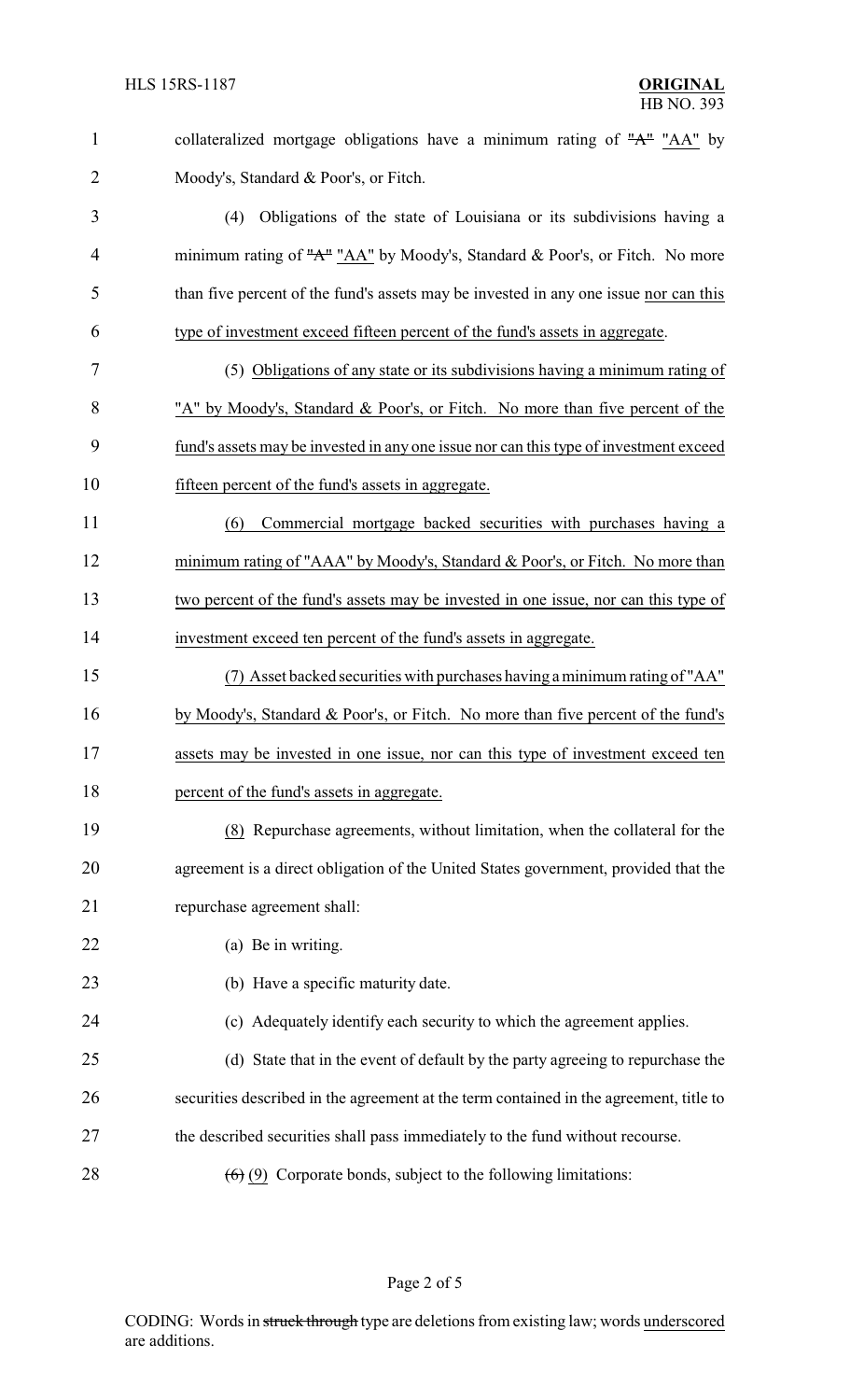| $\mathbf{1}$   | (a) The bonds must have a minimum rating of $H^*$ "BBB" by Moody's,                  |
|----------------|--------------------------------------------------------------------------------------|
| $\overline{2}$ | Standard & Poor's, or Fitch.                                                         |
| 3              | (b) Except as provided in Subparagraph $(6)(d)$ , not more than five percent         |
| 4              | of a fund's assets may be invested in corporate bonds of any one issue or issuer.    |
| 5              | (c) Except as provided in Subparagraph $(6)(d)$ , not more than fifty percent        |
| 6              | of a fund's assets may be invested in corporate bonds of all types.                  |
| 7              | (d) The five percent and fifty percent limitations specified in Subparagraphs        |
| 8              | $(6)(b)$ and (c), respectively, may be exceeded up to an additional ten percent of a |
| 9              | fund's assets in the event, and only in the event, of financial circumstances        |
| 10             | acceptable to the Department of Insurance, such as an increase in market value after |
| 11             | initial purchase of a corporate bond, provided that:                                 |
| 12             | The initial purchase of corporate bonds was within the limitations<br>(I)            |
| 13             | specified in Subparagraphs $(6)(b)$ and $(c)$ ; and                                  |
| 14             | (ii) For the purpose of determining the financial condition of a fund, the           |
| 15             | Louisiana Department of Insurance will not include as assets of a fund corporate     |
| 16             | bonds which exceed fifty percent of a fund's total assets.                           |
| 17             | (10) Mutual or trust fund institutions which are registered with the Securities      |
| 18             | and Exchange Commission under the Securities Act of 1933 and the Investment Act      |
| 19             | of 1940, and which have underlying investments consisting solely of and limited to   |
| 20             | securities approved for investment as set forth in this Subsection.                  |
| 21             | $\ast$<br>*<br>*                                                                     |
|                |                                                                                      |

## DIGEST

The digest printed below was prepared by House Legislative Services. It constitutes no part of the legislative instrument. The keyword, one-liner, abstract, and digest do not constitute part of the law or proof or indicia of legislative intent. [R.S. 1:13(B) and 24:177(E)]

| HB 393 Original | 2015 Regular Session | Lorusso |
|-----------------|----------------------|---------|
|                 |                      |         |

**Abstract:** Provides for the investment of funds by self-insured workers' compensation carriers.

Present law (R.S. 23:1168) provides that an employer shall secure compensation for his employees in one of the following ways: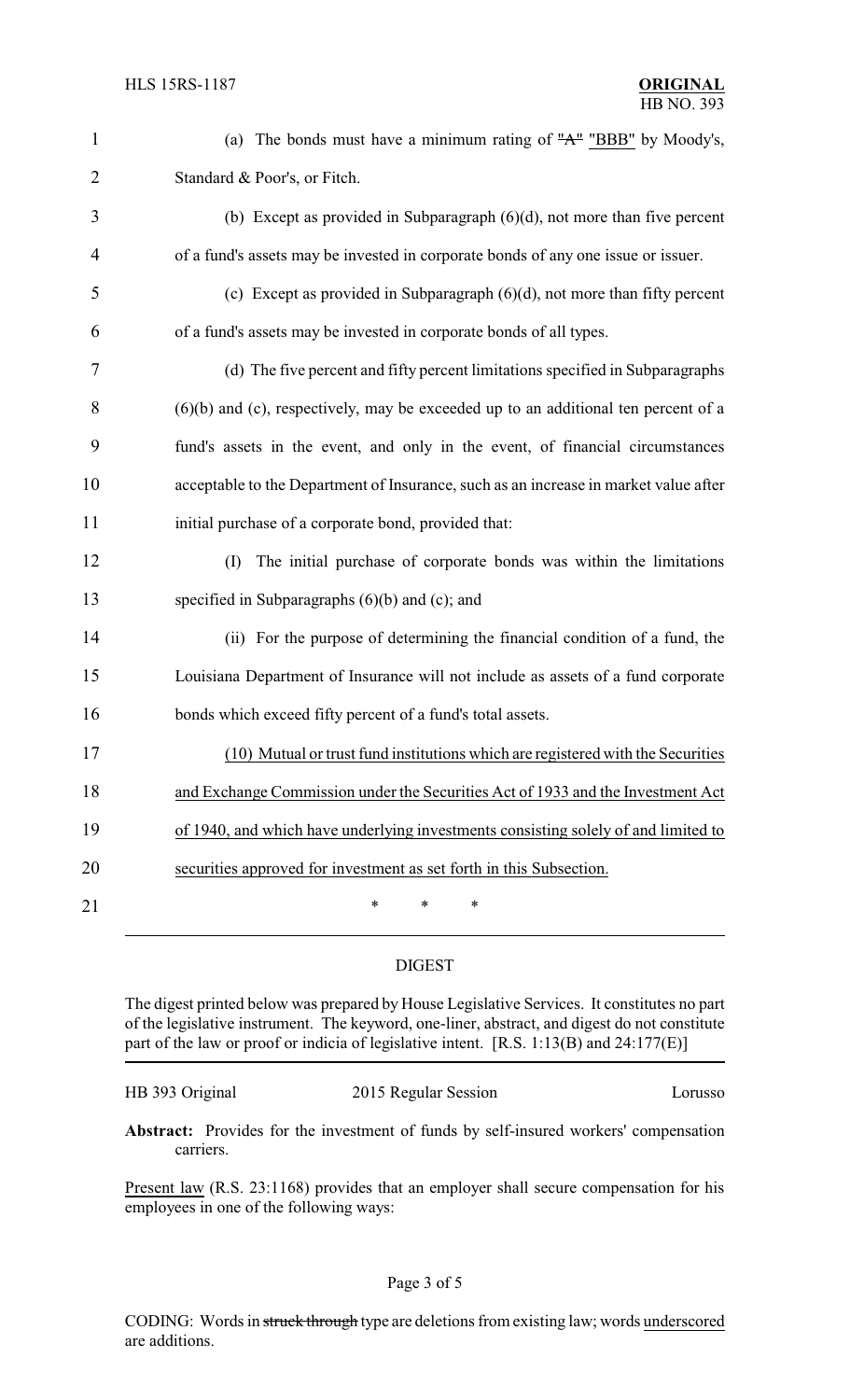- (1) By insuring and keeping insured the payment of compensation with any stock corporation, mutual association, or other concern authorized to transact the business of workers' compensation insurance in this state.
- (2) By entering into an agreement with a group self-insurance fund as provided for in present law (R.S. 23:1191 et seq.).
- (3) By entering into an agreement with an interlocal risk management agency as provided for in present law (R.S. 33:1341 et seq.).
- (4) By furnishing satisfactory proof to the director of the employer's financial ability to pay for compensation.

Present law outlines differing requirements for providing security for insurers with different ratings.

Present law provides that only interest-bearing, interest-accruing, or dividend- or income-paying investments shall be eligible for purchase or acquisition by a fund.

Present law allows funds that are not needed for current obligations to be invested in any of the following methods:

- (1) Deposits in federally insured banks or savings and loan associations.
- (2) Bonds or securities not in default as to principal or interest, which are obligations of the United States government.
- (3) Pass-through mortgage-backed securities and collateralized mortgage obligations issued by the Federal National Mortgage Association, the Government National Mortgage Association, the Federal Home Loan Mortgage Corporation, or the Federal Housing Administration, without limitation, provided that such collateralized mortgage obligations have a minimum rating of "A" by Moody's, Standard & Poor's, or Fitch.
- (4) Obligations of the state of Louisiana having a minimum rating of "A" by Moody's, Standard & Poor's, or Fitch. No more than 5% of the fund's assets may be invested in any one issue.
- (5) Repurchase agreements, without limitation, when the collateral for the agreement is a direct obligation of the United States government.
- (6) Corporate bonds with a minimum rating of "A" by Moody's, Standard & Poor's, or Fitch.

Proposed law adds four methods of investment for funds not needed for current obligations to the six methods allowed by present law:

- (1) Obligations of any state or its subdivisions with a minimum rating of "A" by Moody's, Standard and Poor's or Fitch. The investment is limited to no more than 5% of the funds assets nor can it exceed 15% of the fund's assets in aggregate.
- (2) Commercial mortgage backed securities with purchases having a minimum rating of "AAA" by Moody's, Standard & Poor's or Fitch, requiring that no more than 2% of the fund's assets may be invested in one issue, nor can that type of investment exceed 10% of the fund's assets in aggregate.
- (3) Asset backed securities with purchases having a minimum rating of "AA" by Moody's, Standard & Poor's or Fitch. No more than 5% of the fund's assets may be

## Page 4 of 5